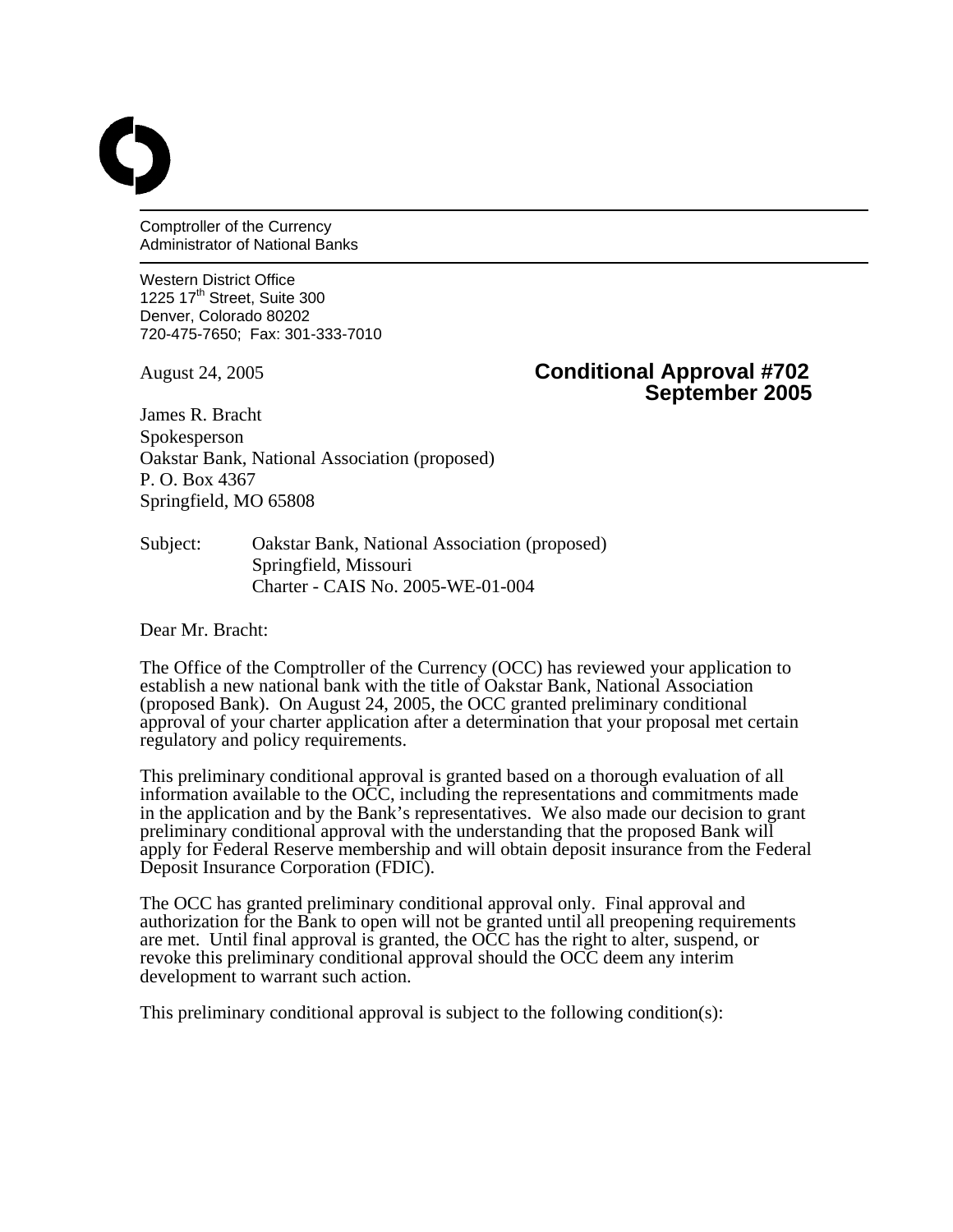1

The Bank: (i) shall give the OCC's Kansas City – South (Merriam/Joplin) supervisory office at least sixty (60) days prior written notice of the Bank's intent to significantly deviate or change from its business plan or operations<sup>[1](#page-1-0)</sup> and (ii) shall obtain the OCC's written determination of no objection before the Bank engages in any significant deviation or change from its business plan or operations. The OCC may impose additional conditions it deems appropriate in a written determination of no objection to a bank's notice. For the first three years of operation, the Bank also must provide a copy of such written notice to the FDIC's Kansas City Regional Office*.*

Also, should the bank propose to offer or develop any new electronically-based activities other than what is set forth in the charter application, it should provide the OCC's Kansas City - South Supervisory Office with the above noted notice.

These conditions of approval are conditions "imposed in writing by the agency in connection with the granting of any application or other request" within the meaning of 12 USC 1818. As such, the conditions are enforceable under 12 USC 1818.

The Bank's initial paid-in capital, net of all organizational and preopening expenses, shall be no less than \$9,850,000. The manner in which capital is raised must not deviate from that described in the business plan without prior written OCC notification. If the capital for the Bank is not raised within 12 months or if the Bank is not opened for business within 18 months from the preliminary conditional approval date, this approval expires. The OCC is opposed to granting extensions, except under the most extenuating circumstances and when the OCC determines that the delay is beyond the applicant's control. The organizers are expected to proceed diligently, consistent with their application, for the Bank to open for business as soon as possible.

Final approval will not be granted until and unless the Federal Reserve acts favorably on the applications of Oakstar Bancshares, Inc. Springfield, Missouri and Hometown Bancshares, Inc., Carthage, Missouri to acquire, directly or indirectly, the Bank. You must furnish the OCC with a copy of all related filings to the Federal Reserve, including registration material. Send this information to Senior Licensing Analyst Louis Gittleman in our Denver District Office.

Also, prior to granting final approval, the OCC must review and pose no objection to the contracts with affiliated parties. This includes contracts and/or agreements with Hometown Bancshares to provide many operational functions.

The OCC poses no objection to the following person(s) serving as executive officer(s), directors, and/or organizers as proposed in the application:

<span id="page-1-0"></span> $<sup>1</sup>$  If such deviation is the subject of an application filed with the OCC, no separate notice to the supervisory</sup> office is required.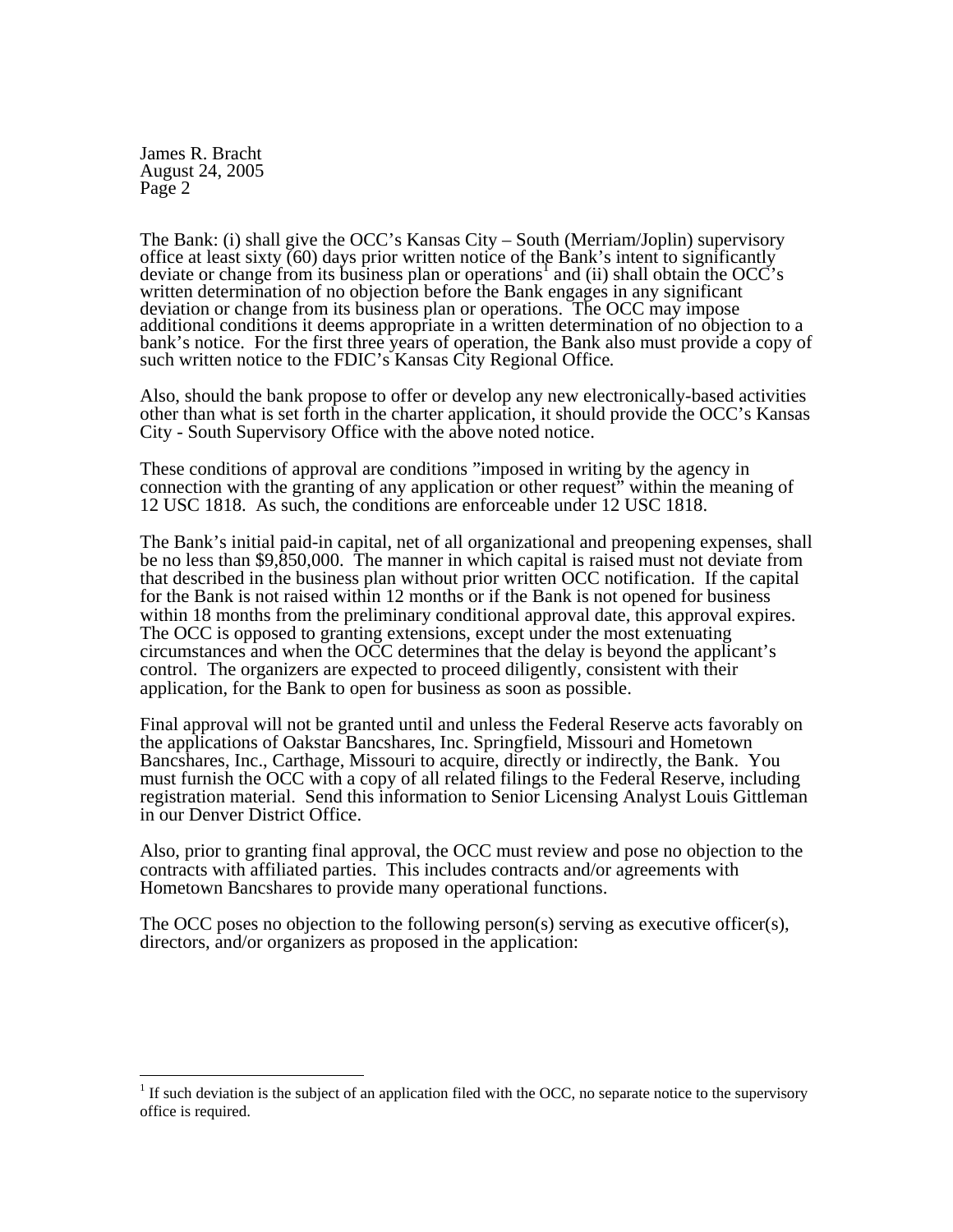## Name Title

Rita Baron Organizer/Director<br>James R. Bracht President/Chief Exe Richard Campbell Organizer/Director Lonnie Heckmaster **Communist Communist Communist Communist Communist Communist Communist Communist Communist Communist Communist Communist Communist Communist Communist Communist Communist Communist Communist Communist Com** William Virdon Organizer<br>
Jeffrey Williams Senior Loa

Jerald Andrews Organizer/Director President/Chief Executive Officer Organizer/Director Senior Loan Officer Jacqueline Wills Chief Financial Officer

Prior to the Bank's opening, the Bank must obtain the OCC's prior written determination of no objection for any additional organizers or executive officers, or directors appointed or elected before the person assumes the position. For a two-year period after the Bank commences business, the Bank must file an Interagency Biographical and Financial Report with the OCC and receive a letter of no objection from the OCC prior to any new executive officer or director assuming such position.

The "Charters" booklet in the *Comptroller's Licensing Manual* provides guidance for organizing your bank. The booklet is located at the OCC's web site: <http://www.occ.treas.gov/corpbook/group4/public/pdf/charters.pdf>. The booklet contains all of the steps you must take to receive your charter.

As detailed in the booklet, you may establish the corporate existence of and begin organizing the Bank as soon as you adopt and forward Articles of Association and the Organization Certificate to Ellen Tanner Shepherd, Director for District Licensing in this office for our review and acceptance. As a "body corporate" or legal entity, you may begin taking those steps necessary for obtaining final approval. The Bank may not begin the business of banking until it fulfills all requirements for a bank in organization and the OCC grants final approval.

Enclosed are standard requirements and minimum policies and procedures for new national banks. The Bank must meet the standard requirements before it is allowed to commence business and the Board of Directors must ensure that the applicable policies and procedures are established and adopted before the Bank begins operation.

In addition to the standard requirements for all new national banks, the following special requirements must be satisfied prior to the Bank's request for a preopening examination and before the OCC will grant final charter approval:

1) The Bank must submit to the Kansas City - South supervisory office for review, and prior written determination of no supervisory objection, a complete description of the Bank's final information systems and operations architecture as well as the information systems risk assessment and management plan. This should include a schematic drawing and discussion of the following items:

Vendor due diligence and contracts; electronic banking security mechanisms and policies; information systems personnel; internal controls; audit plans; and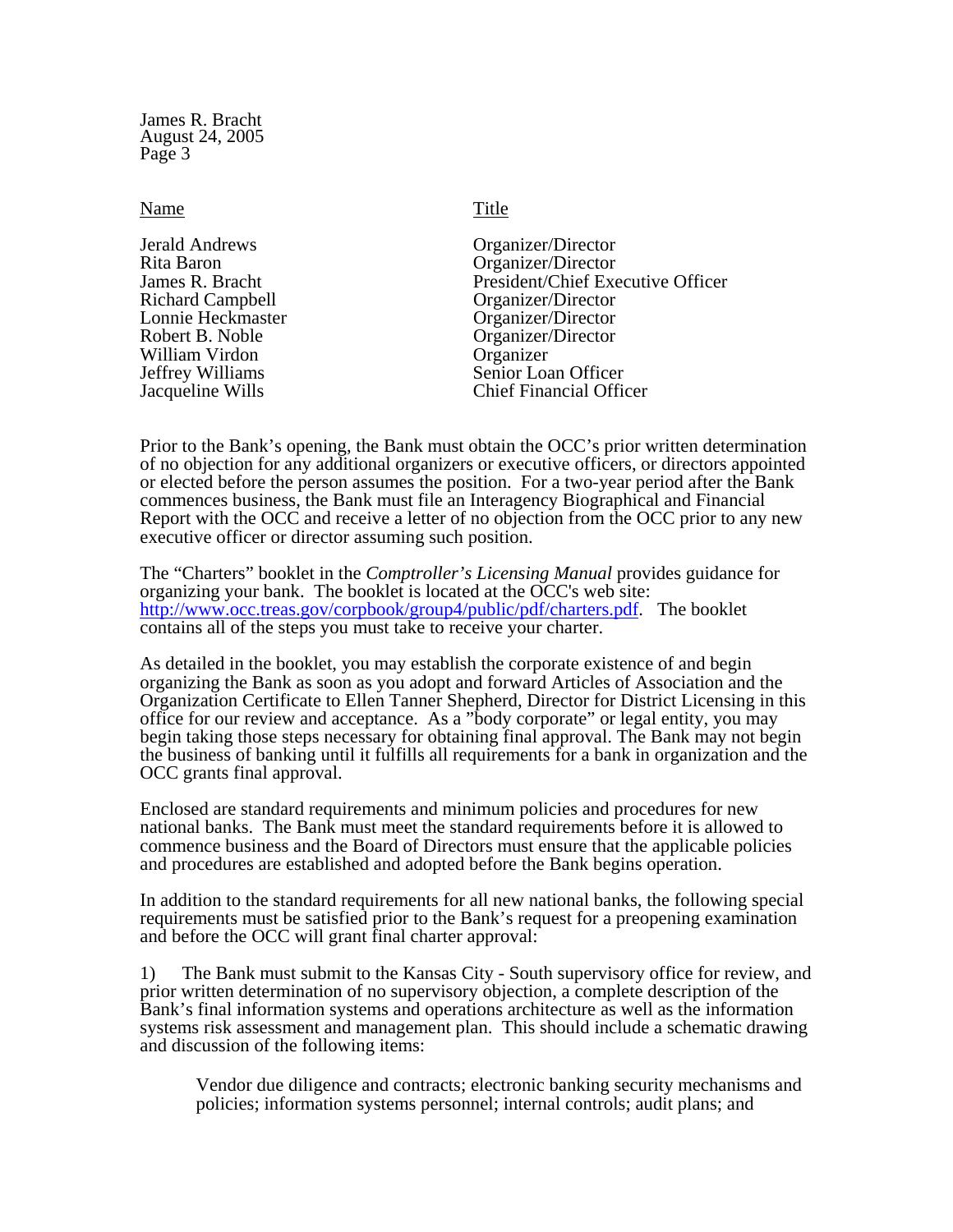> operating policies and procedures, including, but not limited to, vendor management, weblinking, customer authentication and verification, and business resumption contingency plans.

2) The Bank must have performed an independent security review and test of its electronic banking platform. The Bank must have this review performed regardless of whether the platform is operated in-house or by one or more third-party service providers. If the Bank outsources the technology platform, it can rely on testing performed for the service provider to the extent that it satisfies the scope and requirements listed herein. The review must be conducted by an objective, qualified independent source (Reviewer). The scope should cover:

- All access points, including the Internet, Intranet, or remote access.
- The adequacy of physical and logical protection against unauthorized access including individual penetration attempts, computer viruses, denial of service, and other forms of electronic access.

 By written report, the Reviewer must confirm that the security measures, including the firewall, have been satisfactorily implemented and tested. For additional guidance, refer to "The Internet and the National Bank Charter" booklet of the *Comptroller's Licensing Manual*, pages 37-38, Information System Security. The booklet is located at the Electronic Banking section of the OCC's Web site:

[http://www.occ.treas.gov/corpbook/group4/public/pdf/internetnbc.pdf.](http://www.occ.treas.gov/corpbook/group4/public/pdf/internetnbc.pdf)

3) The Bank must have a security program in place that complies with the "Interagency Guidelines Establishing Standards for Safeguarding Customer Information" specified at 12 CFR 30, Appendix B.

Under separate cover, the OCC will send to you an appropriate set of OCC handbooks, manuals, issuances, and selected other publications. This information does not include the Comptroller's Licensing Manual, which is available only in electronic form at our web site: [http://www.occ.treas.gov/corpapps/corpapplic.htm.](http://www.occ.treas.gov/corpapps/corpapplic.htm)

This preliminary conditional approval and the activities and communications by OCC employees in connection with the filing do not constitute a contract, express or implied, or any other obligation binding upon the OCC, the United States (U.S.), any agency or entity of the U.S., or any officer or employee of the U.S., and do not affect the ability of the OCC to exercise its supervisory, regulatory and examination authorities under applicable law and regulations. The foregoing may not be waived or modified by any employee or agent of the OCC or the U.S.